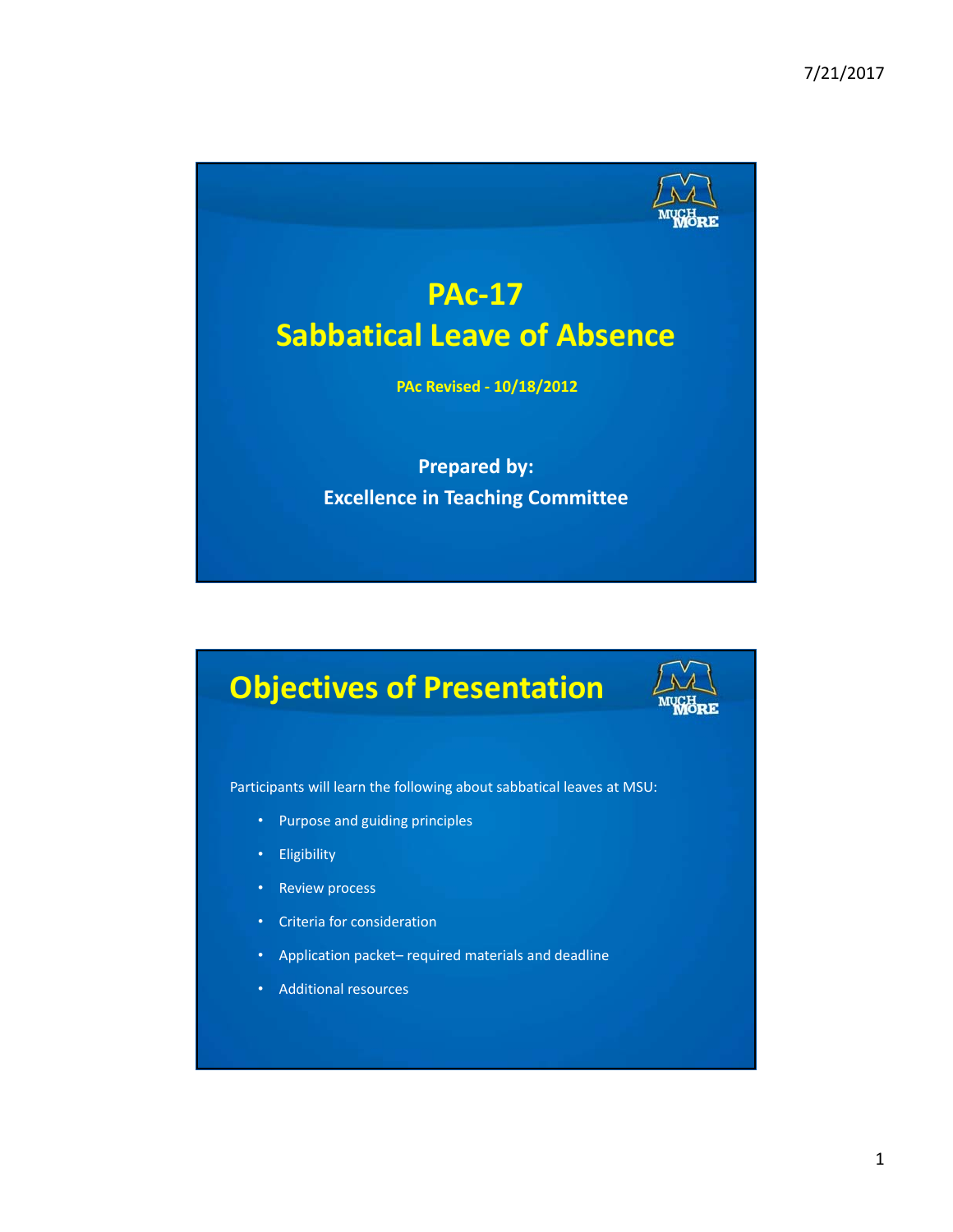### **Purpose of Sabbatical Leave**



To provide a leave of absence with pay for:

- Research and independent study
- Professional enhancement such as institutes and workshops
- Travel related to the applicant's professional interests
- For details see PAc‐17 Sabbatical Leave of Absence

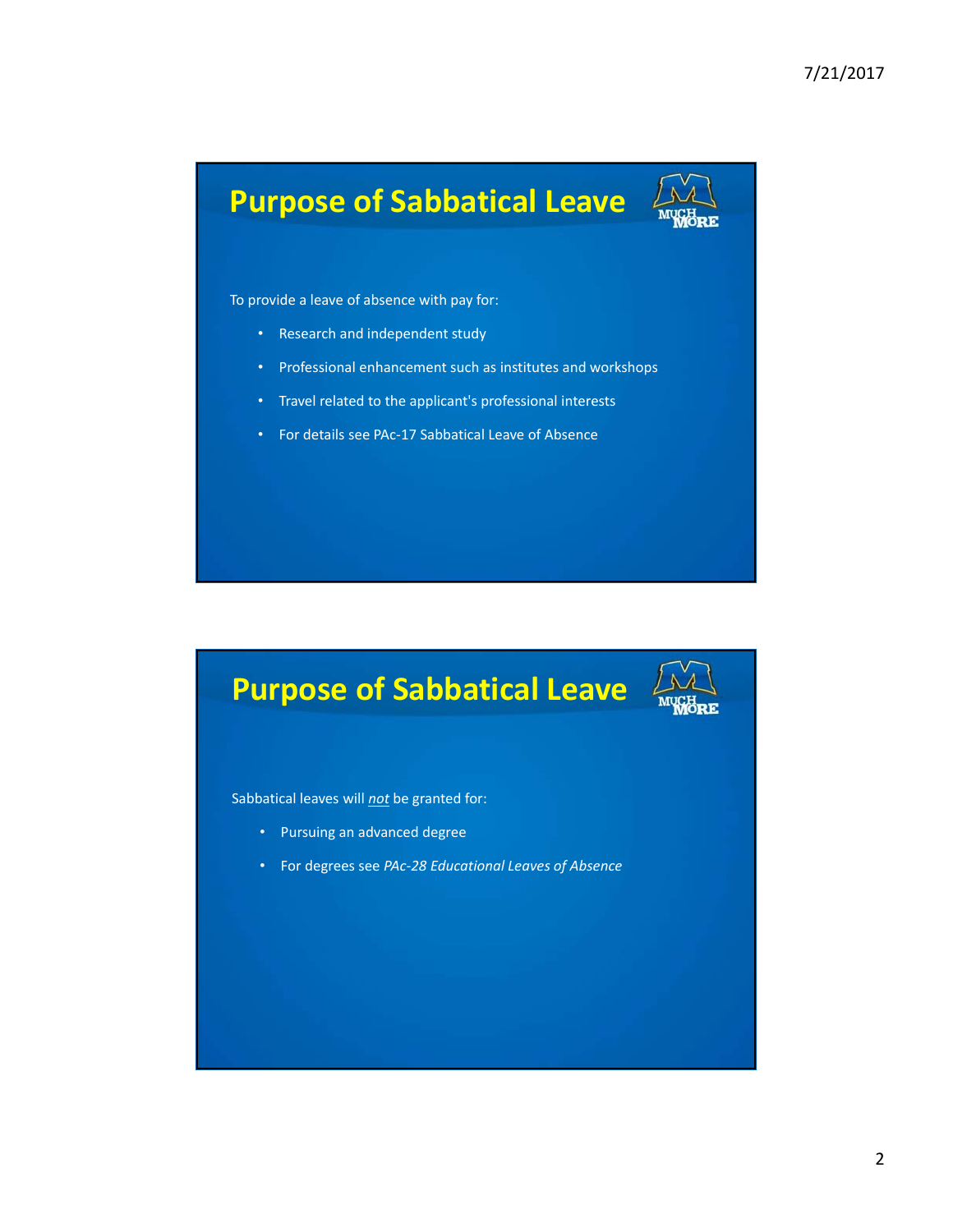

#### **Eligibility: Full‐time Faculty & Academic Administrators**

Applicants must meet all the following criteria:

- Rank of Assistant Professor, Associate Professor or Professor
- Minimum of six consecutive contract years of full‐time service
- Tenured *(see Pac‐17 for exceptions for those paid with agency rather than University funds)*
- Agree to provide two contract years of full‐time service upon return from sabbatical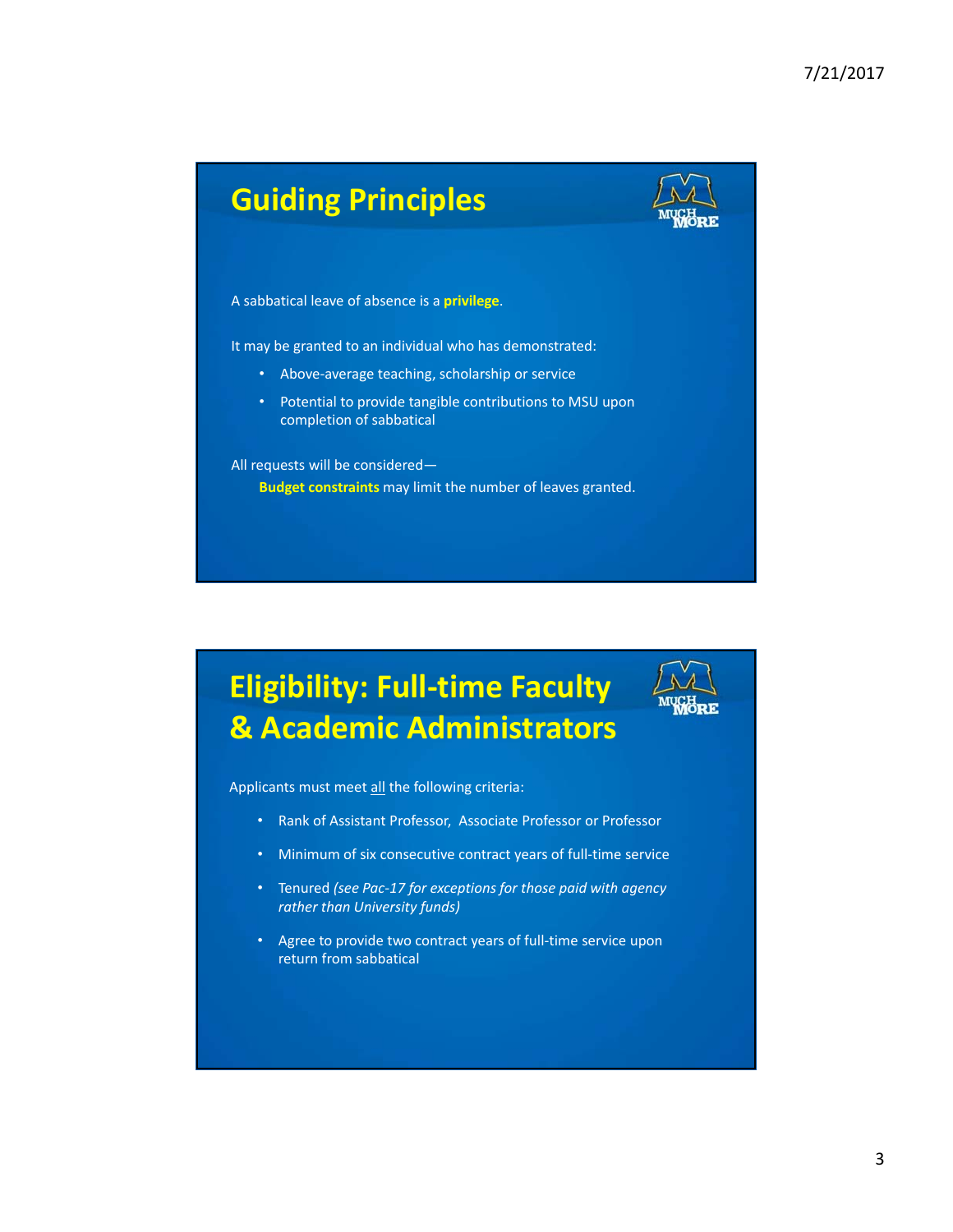

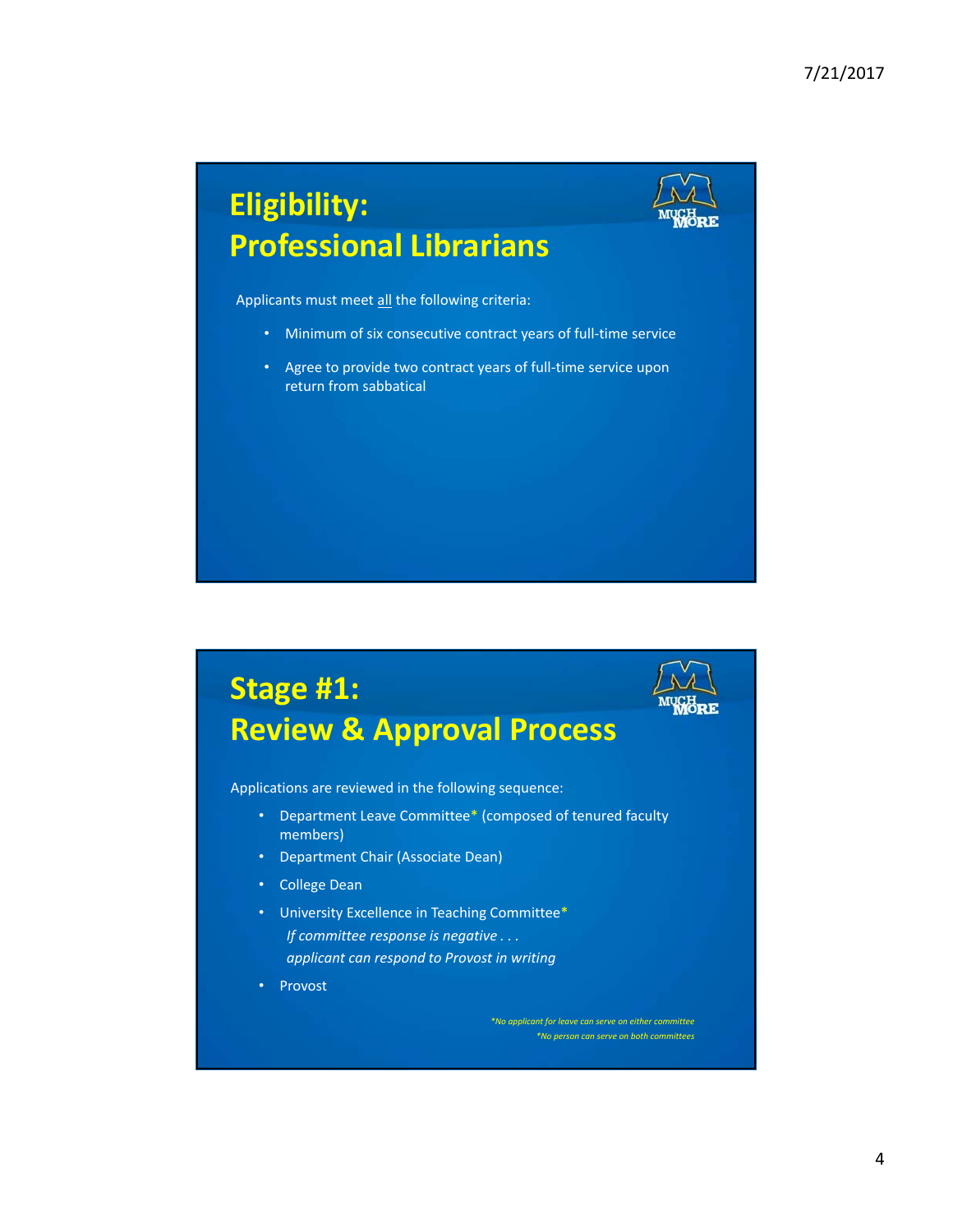#### **Review by University Committee**  Members of the **Excellence in Teaching Committee\*** include: • Academic colleges—one representative each (2‐year term) • Librarian (2‐year term) • Recipient of Distinguished Teacher Award (1‐year term) • Recipient of Distinguished Researcher Award (1‐year term) • Recipient of Distinguished Creative Production Award (1‐year term) • Chair – Director of Center for Leadership and Professional Development (by position) *\*No committee member an serve on their department's leave committee \*No applicant for leave can serve on the committee*

#### **Review by University Committee**



The **Excellence in Teaching Committee** uses the following procedures when reviewing applications:

- Only complete applications are considered
- Pays careful attention to "Criteria for Consideration" outlined in PAc‐17
- Particularly integral to decision‐making process:
	- o Letter from Department Chair (Associate Dean)
	- o Letter from College Dean
	- o Plan to ensure applicant's responsibilities, particularly classes, will be covered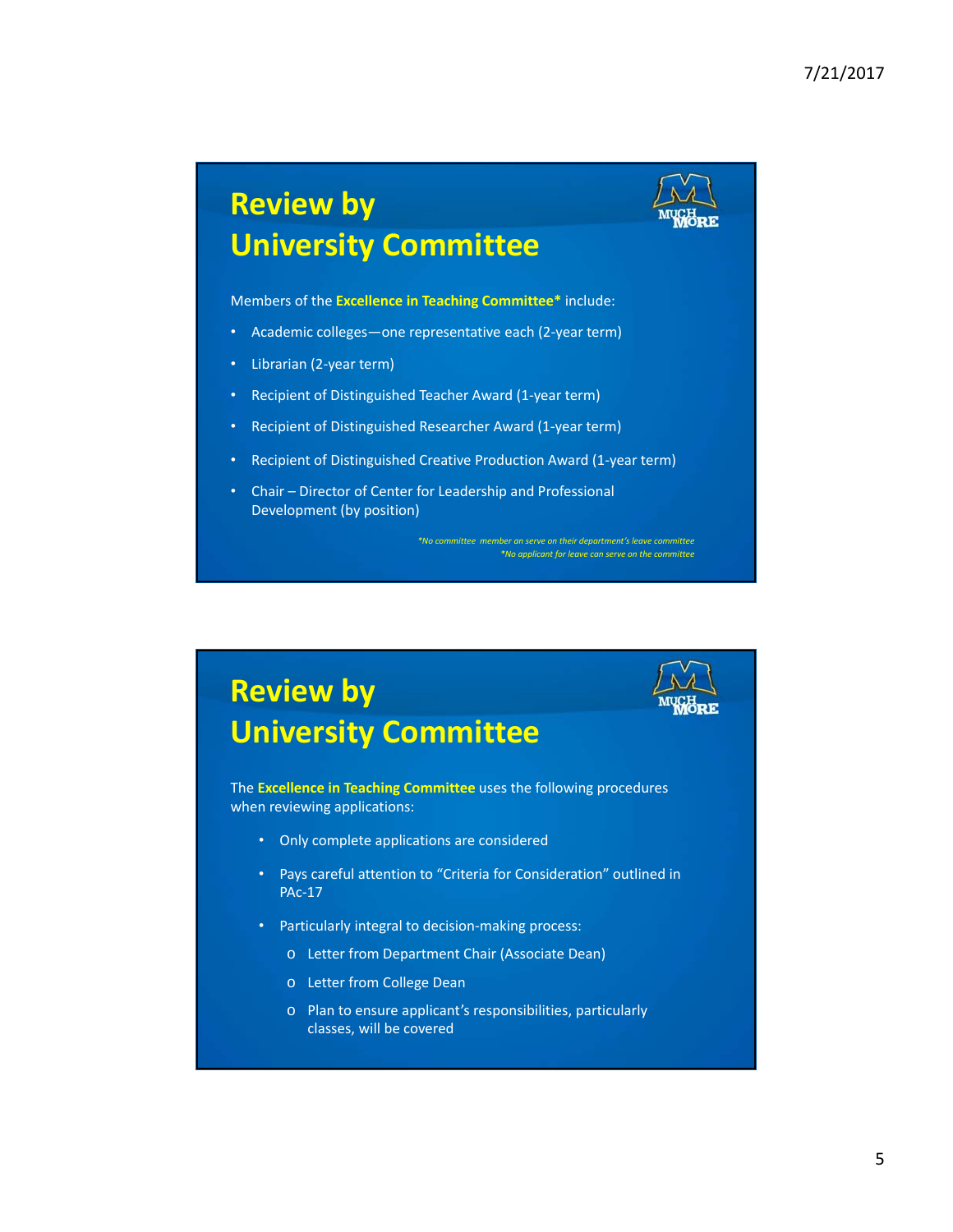# **Review by University Committee**

The following factors impact the recommendations made to the Provost:

- The Committee does not know the number of sabbaticals available
- Since the number of sabbaticals is not known, the committee may decide to:
	- o Rank applications numerically
	- o Prioritize applications into broader categories
	- o Suggest an alternate course of action such as a "Flexible Workload Agreement"

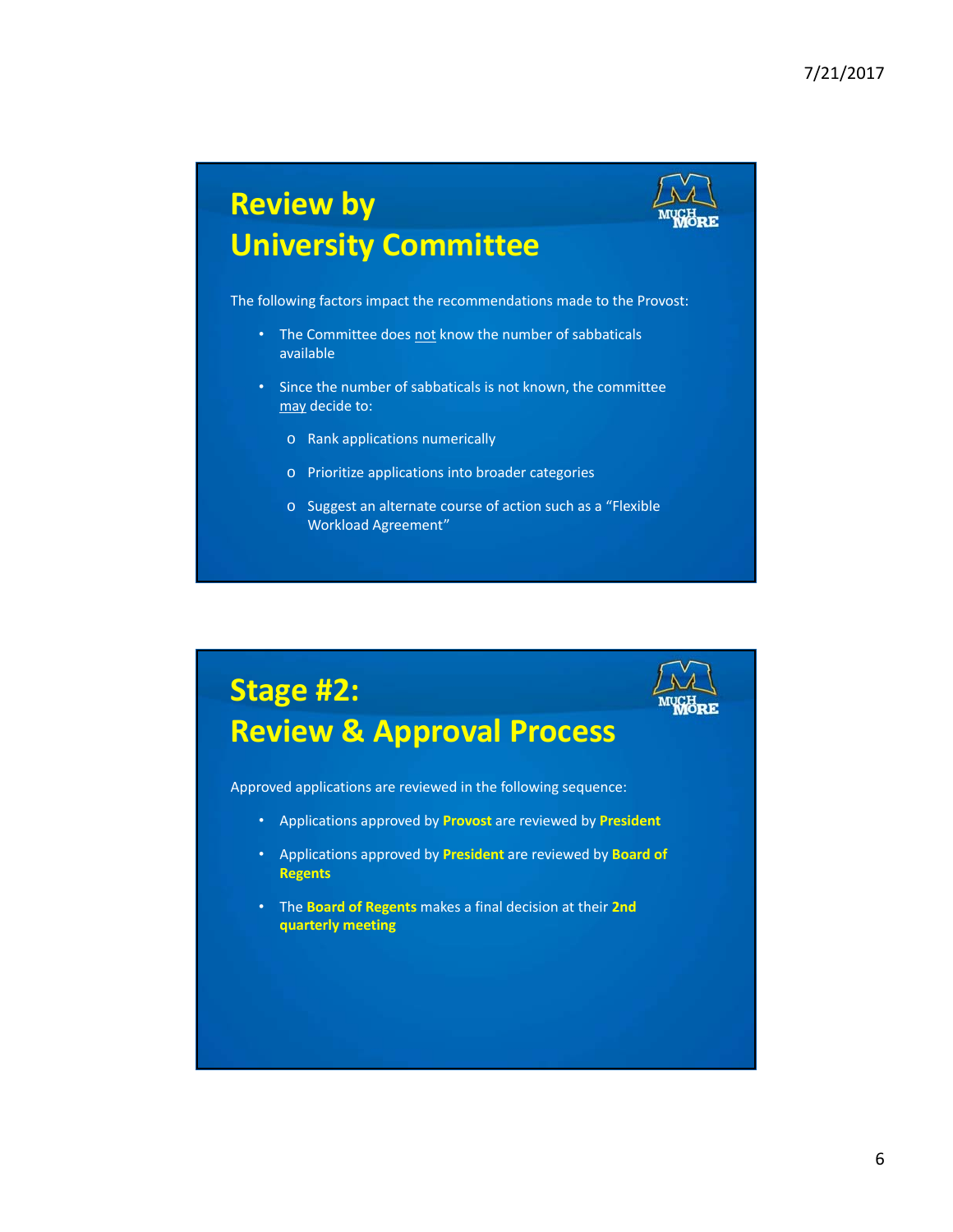#### **Criteria for Consideration**



All factors below are considered when evaluating an application:

- The potential value for applicant's professional growth
- Quality of the applicant's teaching, scholarship, and service or equivalent areas for professional librarians as demonstrated in annual performance evaluations
- Potential to do one or more of the following:
	- o Enhance the University
	- o Enhance an academic program
	- o Help meet a program's goals and objectives
- Completeness of sabbatical leave application

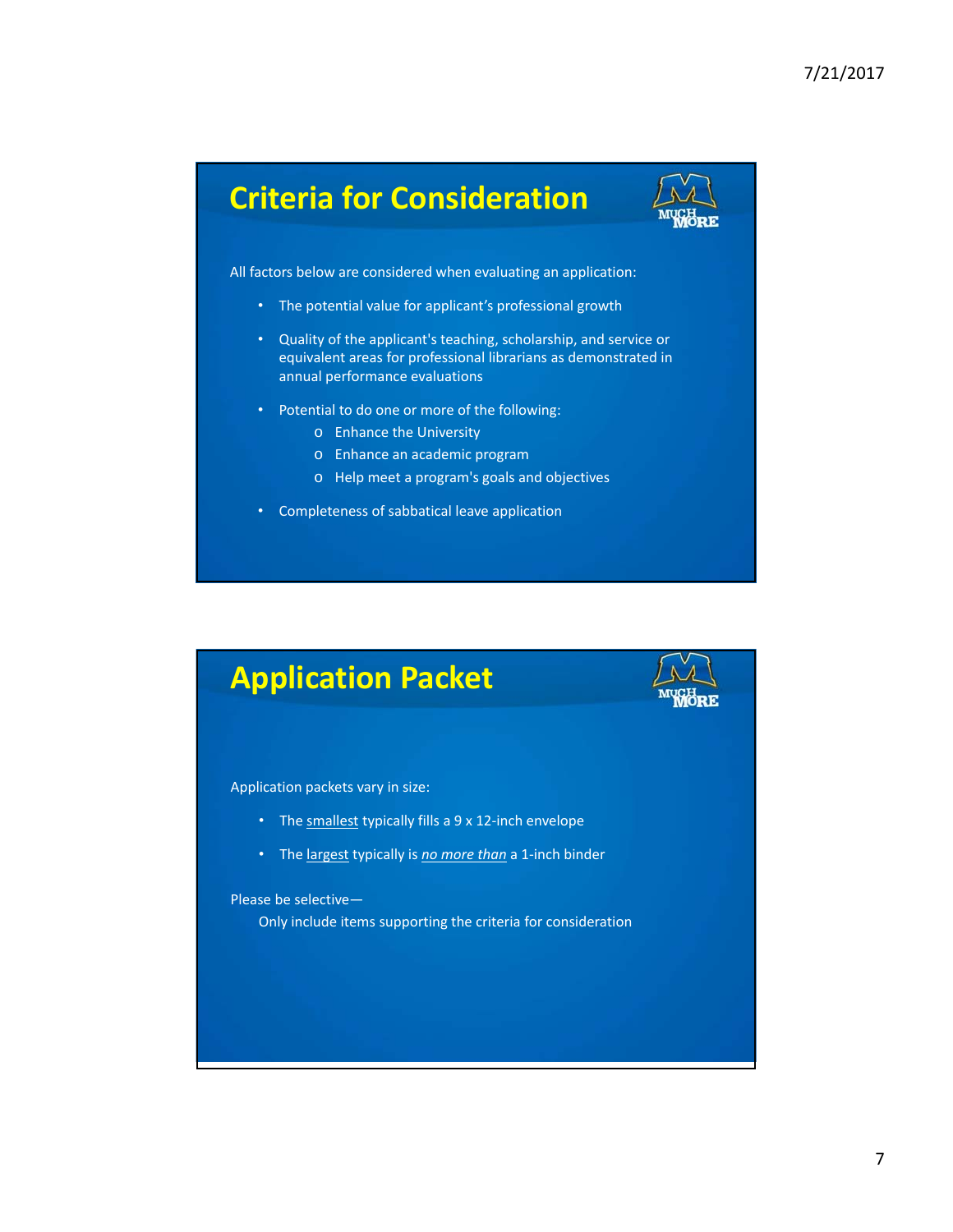# **Application Packet**  A complete sabbatical leave application includes all of the following: • Sabbatical leave application form • Six supplemental attachments—*see next two slides for details*

# **Supplemental Materials: Items 1 to 3** Include the following *in addition to* the application form: • Comprehensive description of the **purpose** for **sabbatical leave** • Detailed description of **plan** for **sabbatical leave** • Current **vita** including: o Educational preparation o Work history at MSU o Evidence through annual performance evaluation of teaching effectiveness, professional activities and service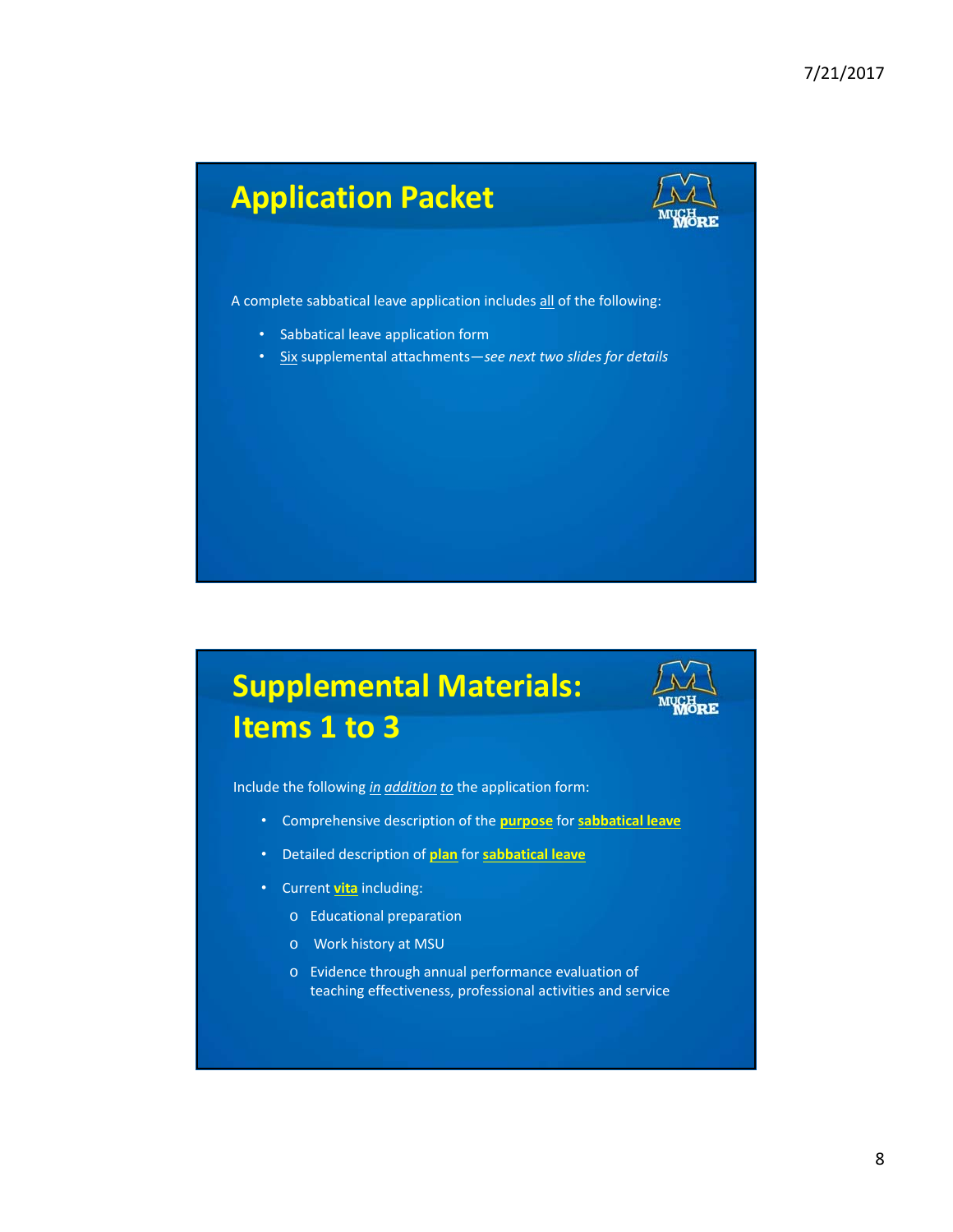# **Supplemental Materials: Items 4 to 6**

Include the following *in addition to* the application form:

- Explanation of **potential value** for **applicant's professional growth**
- Explanation of **potential enhancement** to an **academic program**
- Explanation of **arrangements to cover work responsibilities** completed by immediate supervisor in cooperation with applicant

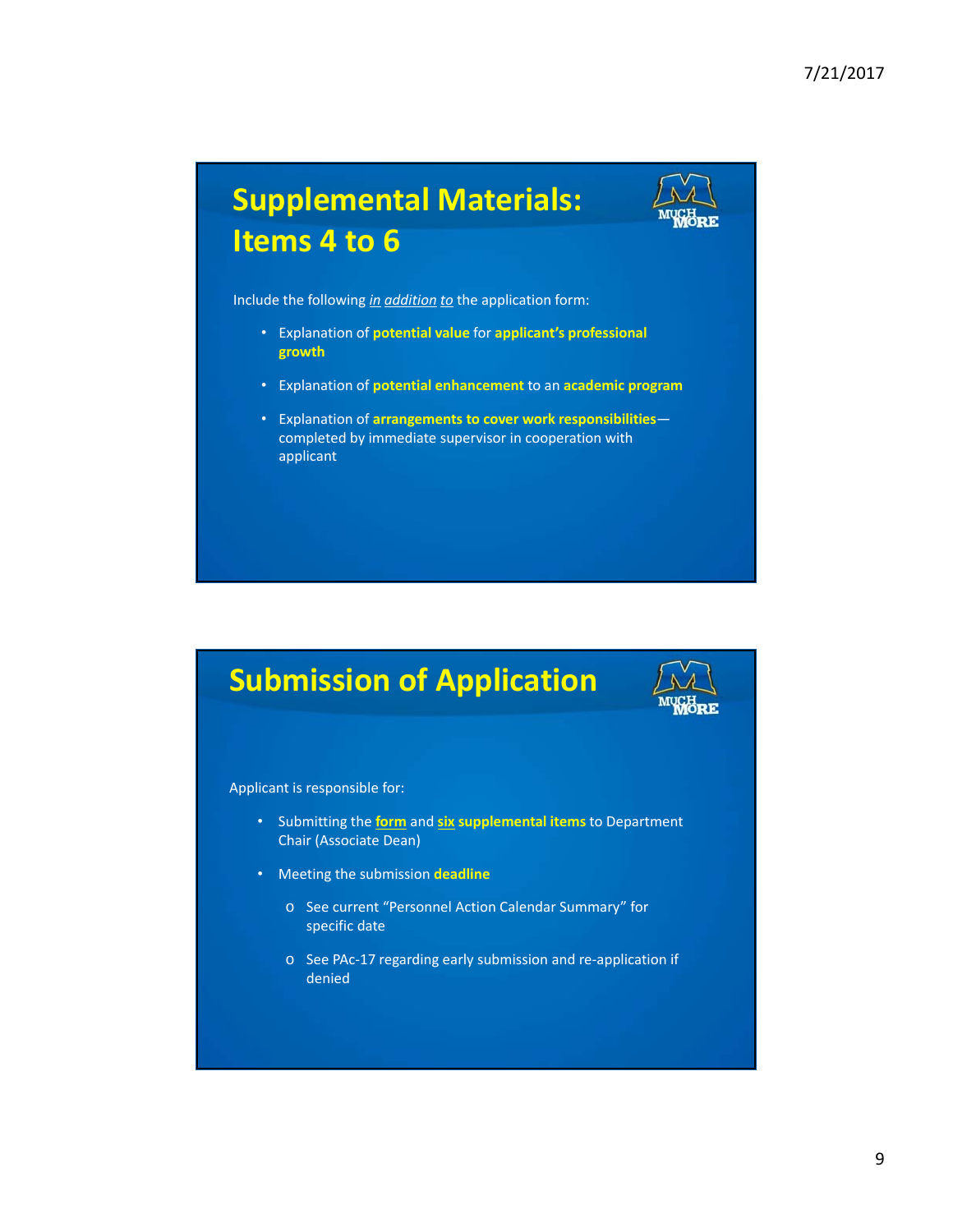## **Additional Resource #1**



See "**PAc‐17 Sabbatical Leaves of Absence"** regarding the following:

- **Salary** payment while on leave
- **Recipient's rights** during the leave
- **Recipient's obligations** regarding the leave
- **Exceptions** to PAc-17
- **Go to PAc‐17**